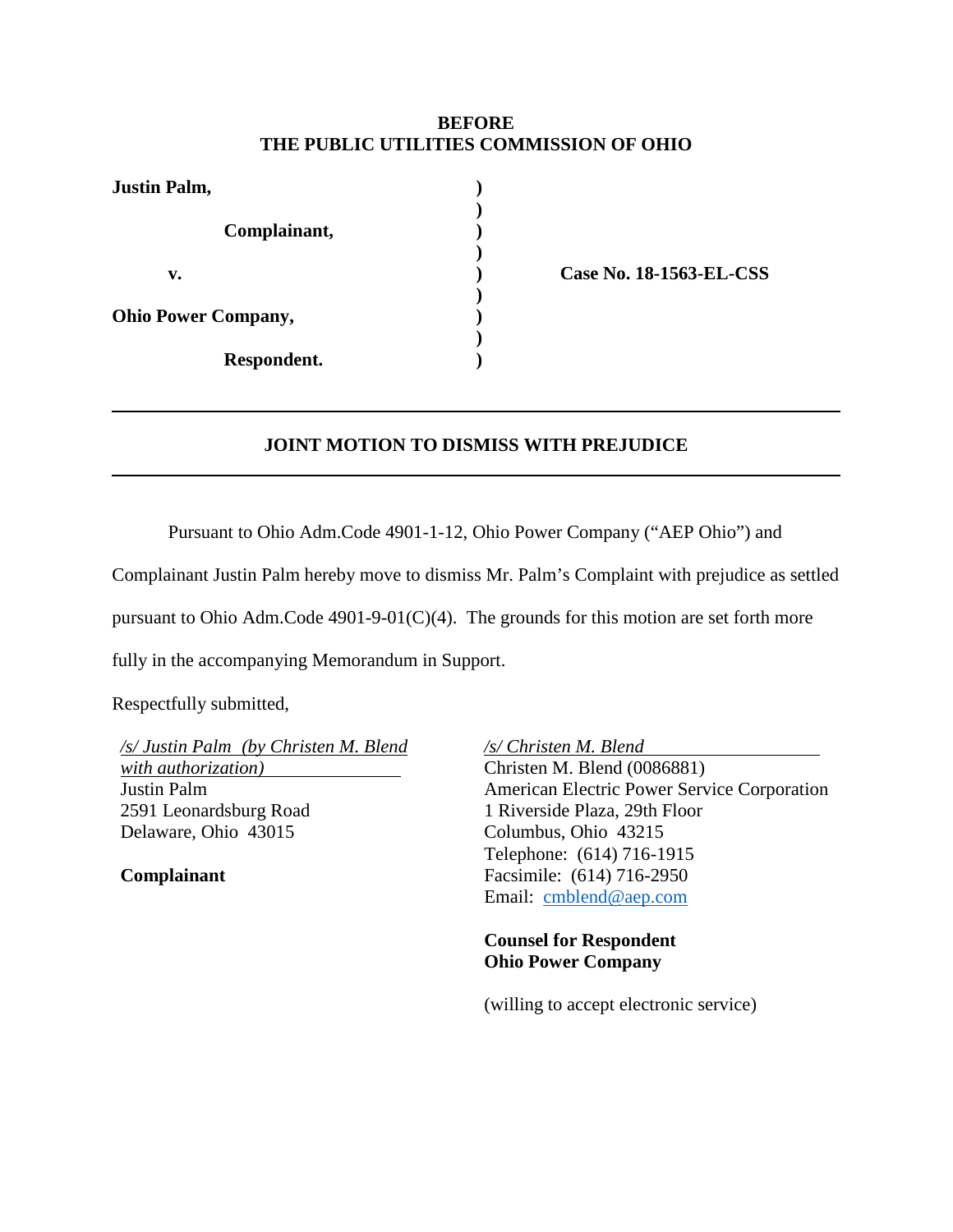#### **MEMORANDUM IN SUPPORT**

Complainant Justin Palm and AEP Ohio have resolved all of the issues raised in the Complaint that are pending in this case. As nothing further remains to be done to resolve the Complaint, and no further proceedings are necessary, the case should be dismissed with prejudice as settled pursuant to Ohio Adm.Code 4901-9-01(C)(4). Therefore, for the reasons set forth above, AEP Ohio and Complainant Justin Palm respectfully request that the Commission dismiss the Complaint with prejudice as settled pursuant to Ohio Adm.Code 4901-9-01(C)(4) and 4901-9-01(F).

*/s/ Justin Palm (by Christen M. Blend with authorization)* Justin Palm 2591 Leonardsburg Road Delaware, Ohio 43015

**Complainant**

*/s/ Christen M. Blend* Christen M. Blend (0086881) American Electric Power Service Corporation 1 Riverside Plaza, 29th Floor

Columbus, Ohio 43215 Telephone: (614) 716-1915 Facsimile: (614) 716-2950 Email: [cmblend@aep.com](mailto:cmblend@aep.com)

### **Counsel for Respondent Ohio Power Company**

(willing to accept electronic service)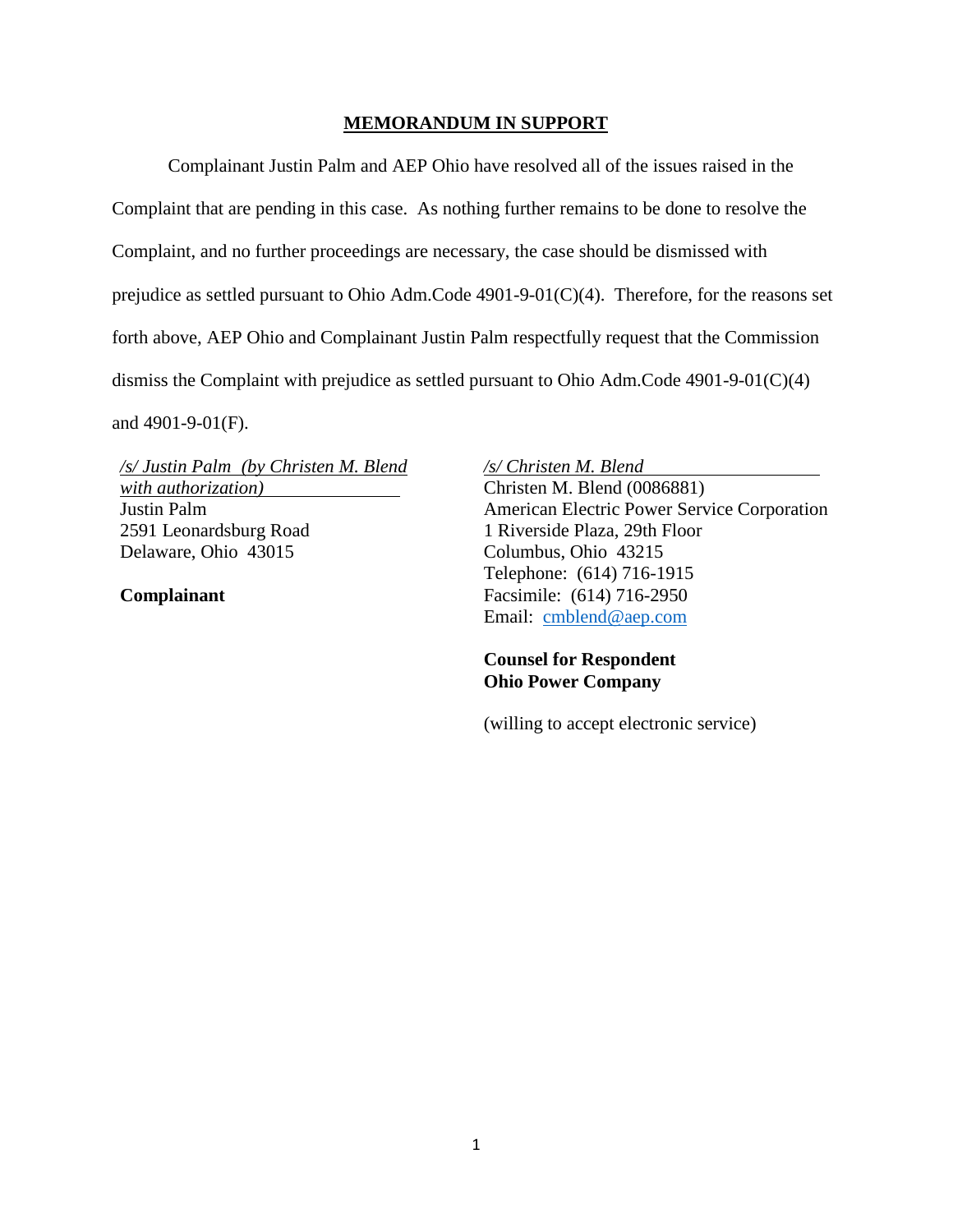# **CERTIFICATE OF SERVICE**

I hereby certify that a copy of the foregoing *Joint Motion to Dismiss With Prejudice* was

served by regular mail upon Complainant Justin Palm at the address listed below on this 13th day

of December, 2018.

Justin Palm 2591 Leonardsburg Road Delaware, Ohio 43015

**Complainant**

*/s/ Christen M. Blend* Christen M. Blend